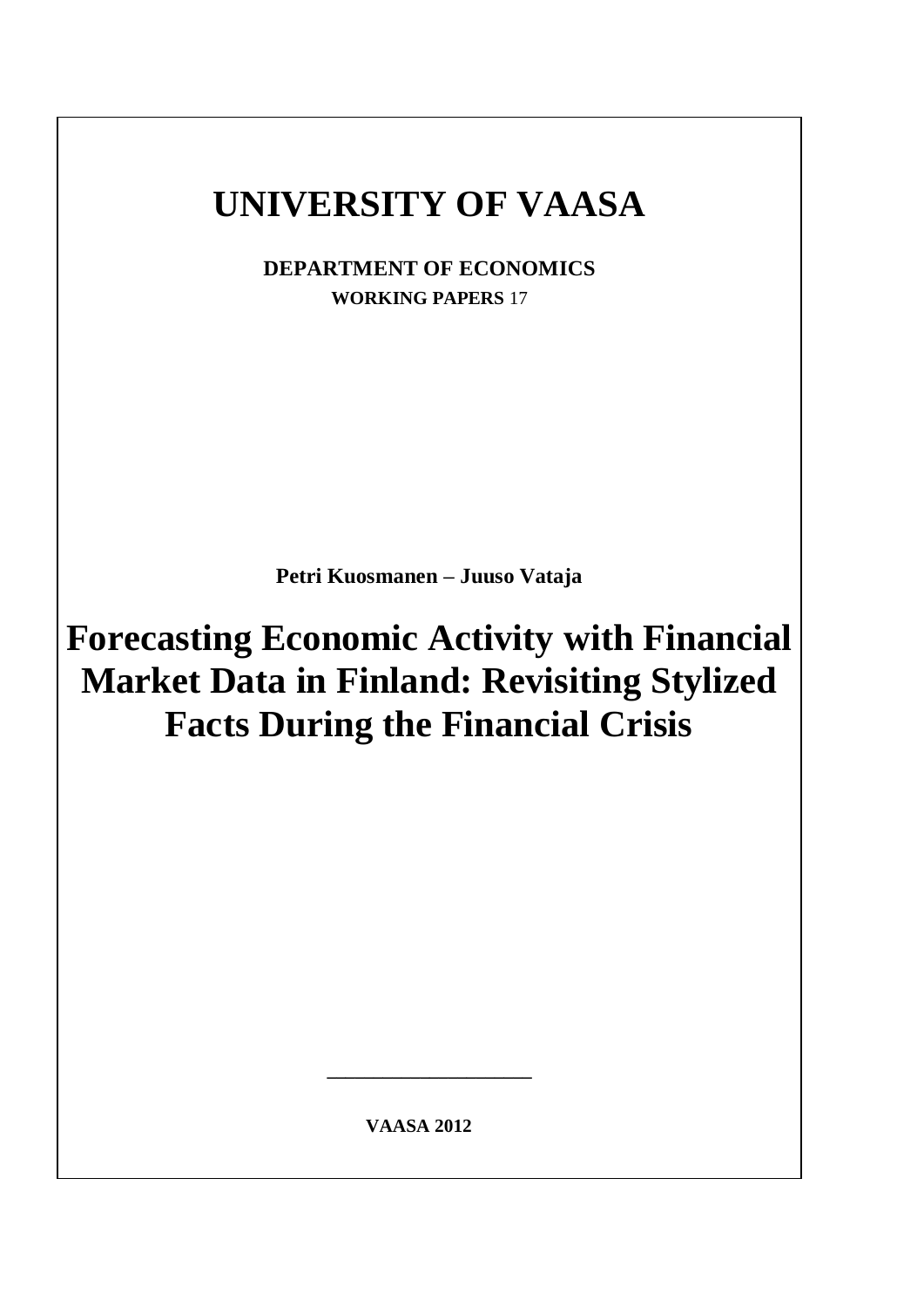| 1. INTRODUCTION                              | 4  |  |  |  |  |
|----------------------------------------------|----|--|--|--|--|
| 2. MODEL SETUP AND DATA                      | 7  |  |  |  |  |
| 2.1. Forecasting models                      |    |  |  |  |  |
| 2.2. Data                                    | 8  |  |  |  |  |
| 3. EMPIRICAL ANALYSIS                        | 10 |  |  |  |  |
| 3.1. In-sample analysis                      |    |  |  |  |  |
| 3.2. Out-of-sample forecasting results       | 13 |  |  |  |  |
| 3.3. The analysis of the forecasting results | 15 |  |  |  |  |
| 4. CONCLUSIONS                               | 16 |  |  |  |  |
| <b>REFERENCES</b>                            |    |  |  |  |  |

## **ABSTRACT**

Kuosmanen, Petri & Juuso Vataja (2012). Forecasting Economic Activity with Financial Market Data in Finland: Revisiting Stylized Facts During the Financial Crisis. *University of Vaasa, Department of Economics Working Papers* 17, 18 p.

This paper examines whether readily available and easily observable financial variables have predictive content for future economic growth above and beyond past growth a small open economy in the euro area. The predictive content of term spread, short interest rates and stock returns is evaluated by forecasting out-of-sample GDP growth in Finland during the steady growth period of 2004:1–2007:4 and the financial crisis period of 2008:1–2011:2.

Our results suggest that the financial indicators are useful for forecasting purposes but that the proper choice of variables is related to general economic conditions. During steady economic growth, the preferable choice of indicating variables consists of short rates and stock returns. However, economic turbulence makes a difference in the predictive power of the financial variables: past growth and short rates have less predictive content and the term spread and stock returns play a more dominant role. This phenomenon may be exacerbated if the central bank implements a zero interest rate policy.

**KEYWORDS:** term spread, stock market, macroeconomy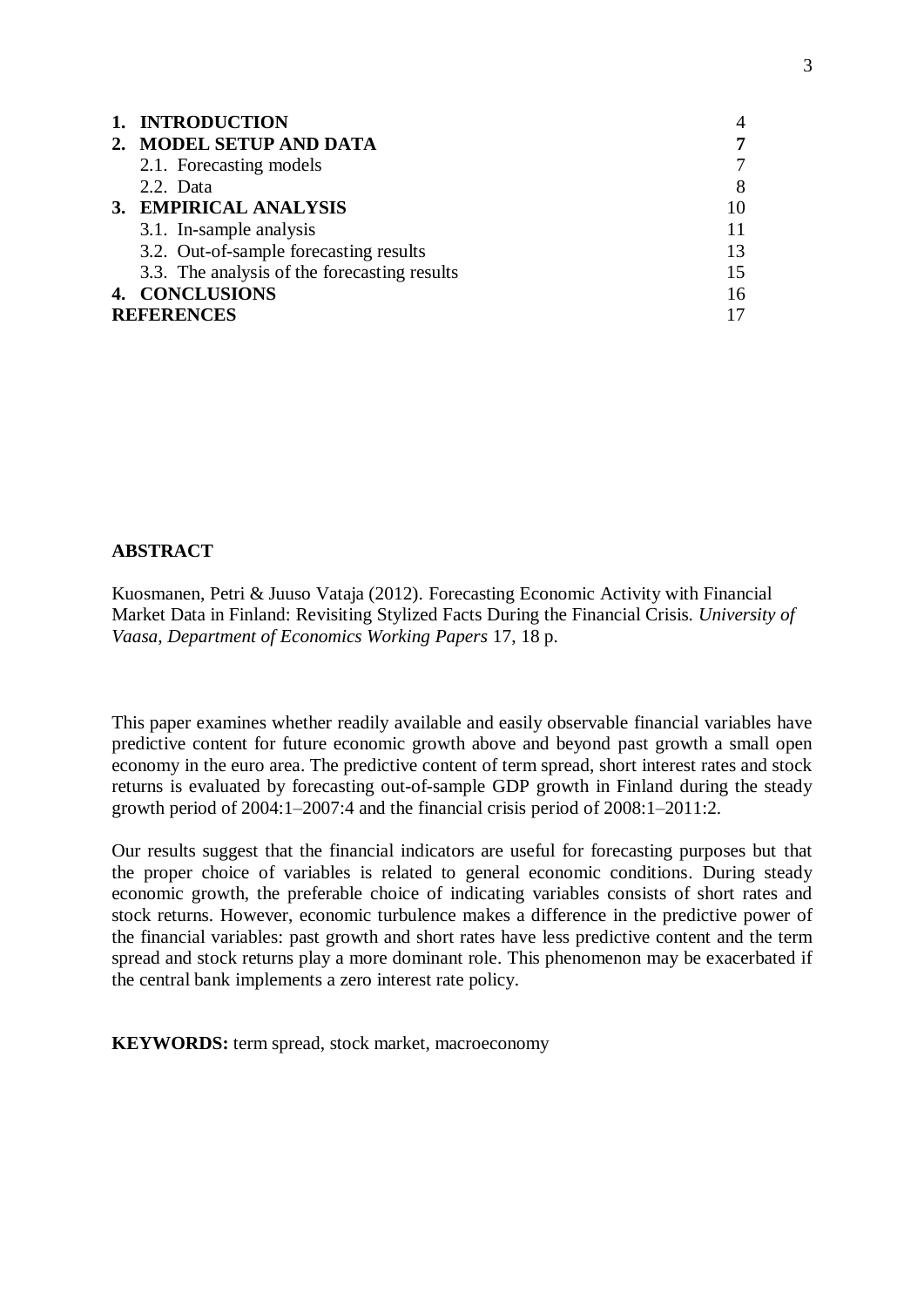#### **1. INTRODUCTION**

What GDP growth will occur in your country during the next quarter or the next year? Because economic growth is known to be positively serially correlated, during steady economic conditions, the persistence of growth provides a natural starting point for predicting future economic growth. However, economic turmoil poses additional challenges for forecasting. Economists would certainly like to have more predictors of economic growth than the persistence of growth. Financial market data are forward-looking aggregators of information that are easy to interpret and are observed in real time without measurement errors. Therefore, since the beginning of the 1980s, the potential for utilizing financial market information to forecast future economic activity has been explored. Certain financial variables, such as interest rates, term spreads and stock returns, are examples of readily available and precise indicators, but can they provide consistently accurate forecasts of future economic activity during both steady growth and more turbulent conditions?

Since the late 1980s, many studies have documented the usefulness of the yield curve or even the simple term spread for predicting economic activity (e.g., Harvey 1988; Laurent 1989; Estrella & Hardouvelis 1991; Stock & Watson 2003; Estrella 2005). It has become a standard procedure in the U.S. to use the term spread between the ten-year Treasury note and the three-month Treasury bill to predict recessions and future economic activity (e.g., Estrella & Mishkin 1996; Haubrich & Dombrosky 1996). The inversion of the term spread has been demonstrated to be a reliable "advance warning" of subsequent recession, but its ability to forecast exact GDP growth rates is less clear. However, many studies have found that since 1985, the term spread has been a less accurate predictor of U.S. output growth (e.g., Stock & Watson 2003; Chinn & Kucko 2010). This phenomenon may reflect either the increased stability of output growth (the Great Moderation) and other macroeconomic variables since the mid-1980s or changes in the responsiveness of monetary policy to output growth and inflation (Wheelock & Wohar 2009). If the central bank concentrates exclusively on controlling inflation, then the term spread will probably be a less accurate predictor of GDP growth. Thus, given that the European Central Bank (ECB) focuses on the control of inflation, the term spread may not necessarily merit its status as the best single predictor of economic growth in the euro area. However, despite evidence that parameter instability may weaken the performance of the term spread in predicting growth, the spread has nonetheless reached the status of the single best indicator of economic activity and a "near-perfect tool"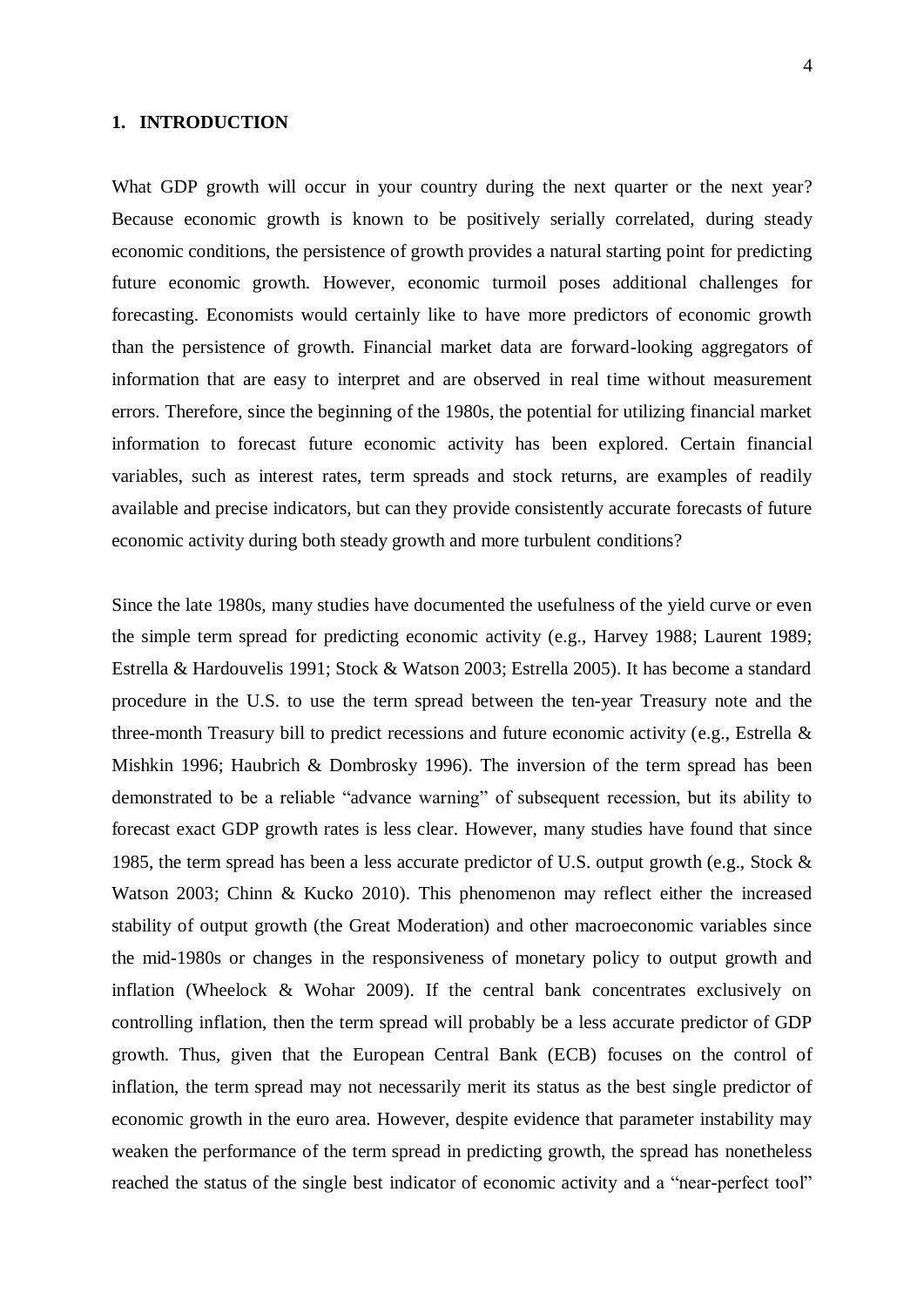5

for forecasting (e.g., Estrella 2005). Notwithstanding the predominance of term spread as the main financial indicator for predicting economic activity, Ang, Piazzesi and Wei (2006) found that the short rate had more predictive power than any term spread for forecasting GDP growth in the U.S. during 1952–2001. It has not been determined whether this result is specific to the U.S., if the FED is focusing primarily on economic growth, or whether it holds true for other countries.

Stock prices are forward looking and thus represent another obvious financial indicator for future economic activity. Economists and investors have a well-known rule of thumb that stock market prices predict economic growth approximately half a year in advance. However, compared with the predictive content of the term spread, less empirical evidence exists regarding the predictive ability of stock prices for economic performance (e.g., Stock & Watson 2003). Chionis, Gogas & Pragidis (2010) found that augmenting the yield curve with stock index significantly improved the ability to predict GDP fluctuations in the euro area. Nyberg's (2010) results supported this conclusion with respect to predicting recessions in Germany and in the U.S. Junttila & Korhonen (2011) discovered that both stock market dividend yields and short-term interest rates were relevant information variables for forecasting future economic activity in the U.K., the Eurozone and Japan, particularly during turbulent times. By contrast, Henry, Olekans & Thong (2004) emphasized that stock returns predict economic growth when the economy is contracting but that the predictive power of stock returns in non-recession periods is less clear. These types of findings may explain Samuelson's (1966) famous notice: "The stock market has predicted nine out of the last five recessions." In any event, economic turbulence tends to strengthen the link between stock market and economic activity.

The case of Finland is interesting in many ways. The vast majority of the previous literature has examined larger, especially G7, countries, but the predictive content of financial variables is less known in smaller European countries. As a member of the Economic and Monetary Union (EMU), the Finnish economy is subject to the monetary policy of the ECB, which strongly targets inflation. It has been argued that the predictive content of the term spread for economic growth might weaken if inflation control is the main concern of the central bank. Moreover, the monetary policy of the ECB is conducted on the basis of the entire euro area; therefore, the interest rates of the euro area may be far from optimal for smaller euro countries that face asymmetric shocks. Indeed, evidence suggests that output shocks have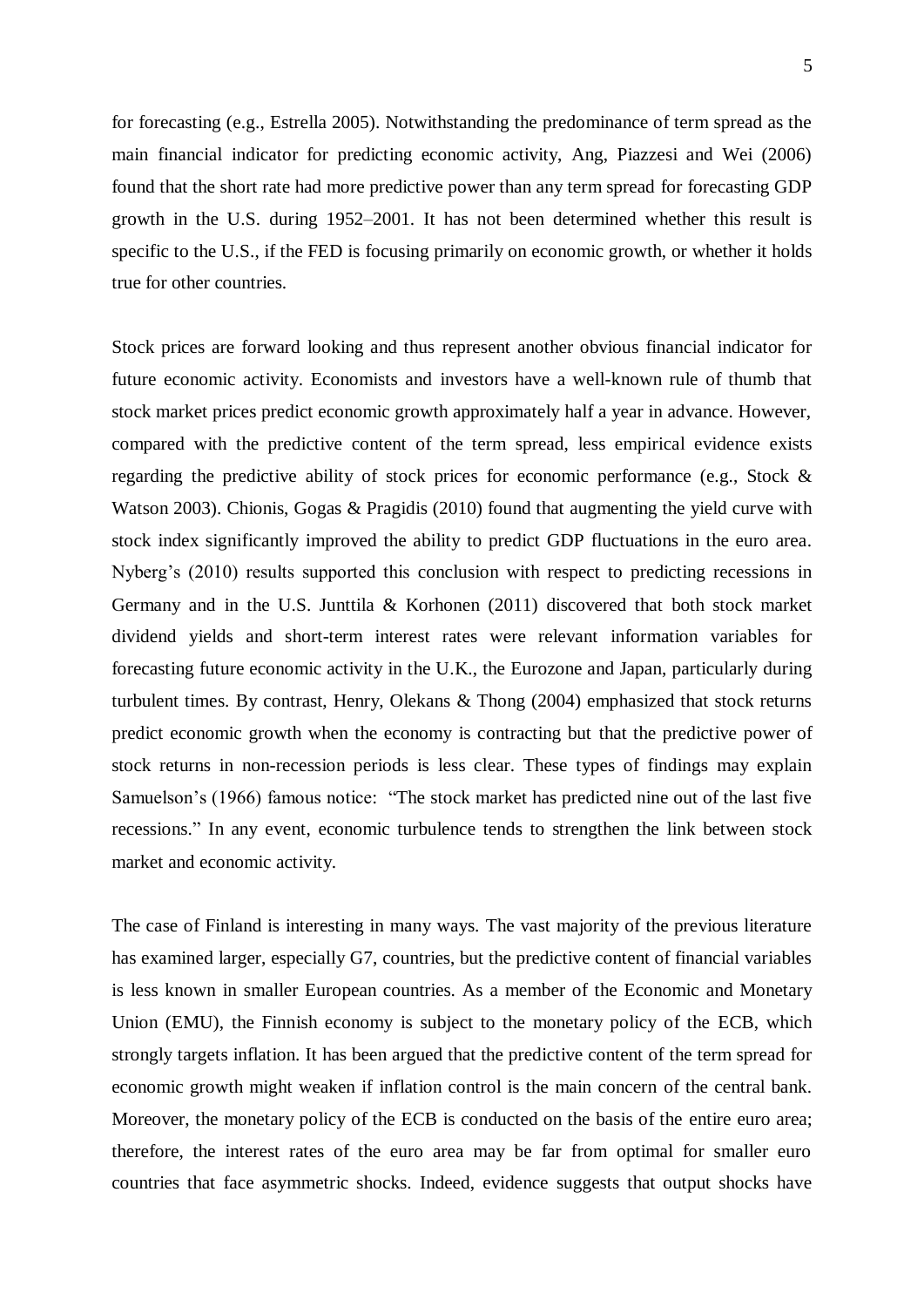been more country-specific in Finland than in other EU countries (e.g., Haaparanta & Peisa 1997; Kinnunen 1998), and the question of asymmetric shocks was among the main concerns when Finland considered EMU membership in the late 1990s. Thus, there are good reasons to assess the predictive content of the term spread and short interest rates in small member countries in the euro area.

After Finland emerged from an economic depression at the beginning of the 1990s, it experienced an era of continuous and sound growth until the global financial crisis plunged the Finnish economy into a deep recession at the end of 2008 (see Figure 1). A distinctive feature of this slump was its severity; during a single year, the Finnish GDP collapsed by an astonishing 10%, one of the largest collapses of economic activity among developed countries. Undoubtedly, the ups and downs of the Finnish economy pose a true challenge for forecasting economic activity.



**Figure 1**. The annual GDP growth and recessions (shaded) in Finland from 1988:1 to 2011:2.

This paper contributes to the existing literature by explicitly addressing the predictive content of the classical term spread versus short interest rates and stock returns in the context of small open economy (SOE). Ang et al. (2006) found that compared with term spread, short interest rates were a better predictor of economic activity in the U.S. Our aim is to test whether this result is also applicable outside the U.S. Furthermore, we seek to clarify potential differences in forecasting economic activity between eras of steady growth and economic turbulence,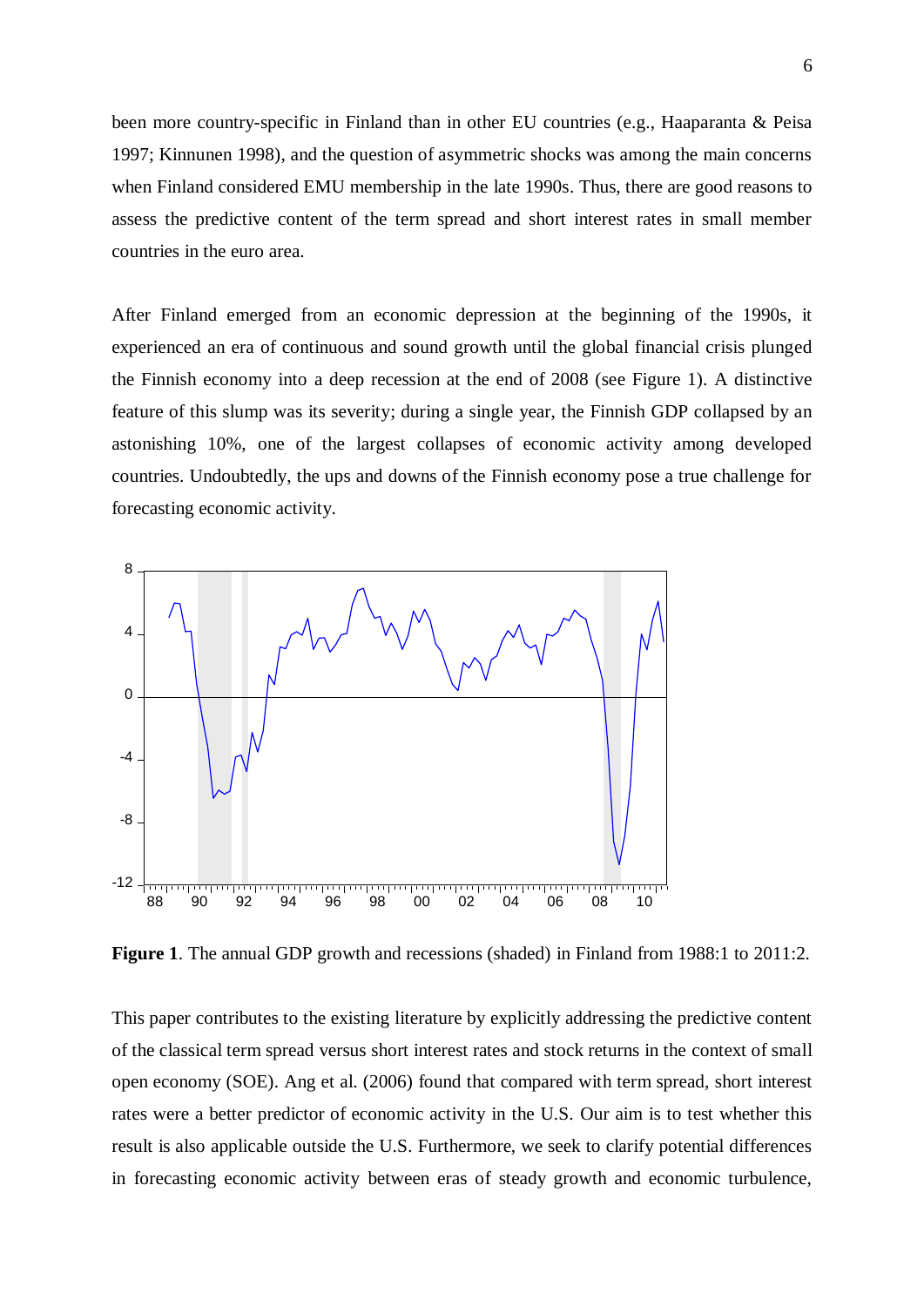such as the recent financial crisis. Much of the previous literature has concentrated on the predictive content of a single financial indicator (e.g., Stock & Watson 2003), but we assess the predictive content of combinations of indicators. More broadly, this paper provides further information on the predictive content of financial market indicators in smaller economies, a context that has rarely been examined in the previous literature.

The remainder of this paper is organized as follows. In section 2, we present the model setup and the data. Section 3 contains the empirical analysis of the study, and section 4 concludes the paper.

#### **2. THE MODEL SETUP AND THE DATA**

2.1. Forecasting models

In accordance with the previous literature, our financial market dataset consists of the following financial market variables: term spread (*TS*), stock returns (*R*) and short interest rates (*i*). The empirical forecasting models of the GDP growth (∆*Y*) in this study can be written in their most general forms as follows (see Table 1 for details):

(1) 
$$
\Delta Y_{t,t+h} = \alpha_1 + \beta_1 \Delta Y_{t,t-h} + \beta_2 R_t + \beta_3 T S_t + u_{t+h}
$$

(2) 
$$
\Delta Y_{t,t+h} = \alpha_1 + \beta_1 \Delta Y_{t,t-h} + \beta_2 R_t + \beta_4 i_t + u_{t+h}
$$

The forecasting abilities of various model specifications are assessed against the simple AR(1) benchmark, which is assumed to adequately capture the history dependence of GDP growth.

(3) 
$$
\Delta Y_{t,t+h} = \alpha + \beta \Delta Y_{t,t-h} + u_{t+h}
$$

The forecast performance is evaluated by means of the root mean squared error (RMSE) criterion.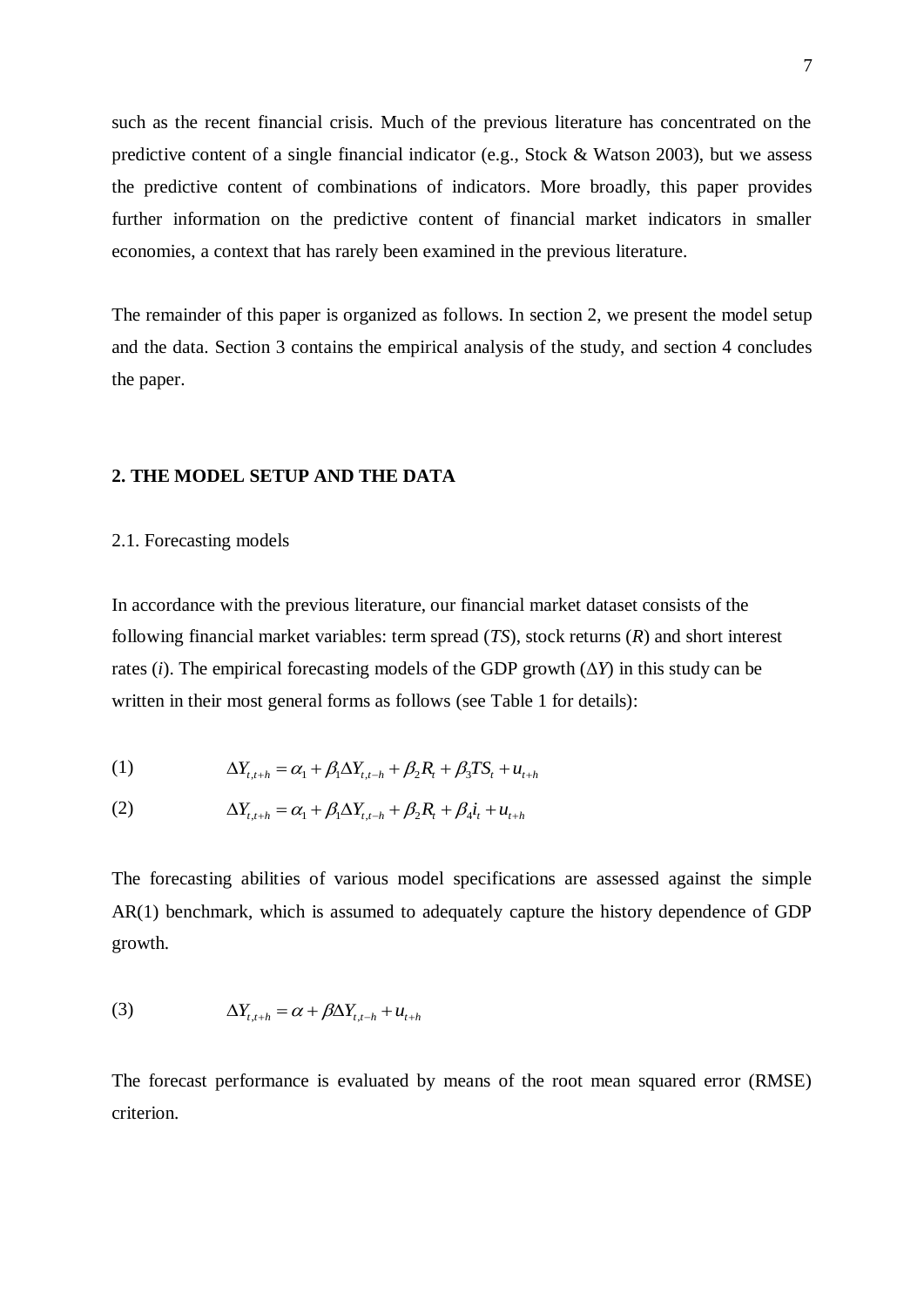We begin the forecasting analysis with only one forecasting variable and move gradually into richer models specifications until the most versatile model specifications (1) and (2) are reached. The term spread and the short interest rate are considered to be alternative forecasting variables and are therefore never included in the same forecasting model. We conduct the forecasting analysis both with and without  $AR(1)$  terms to assess the influence of history dependence on the predictive content of the financial market variables. This process produces a total of 11 model specifications, including the AR(1) benchmark.

#### 2.2. Data

<u>.</u>

The data are quarterly and span the 1988:1–2011:2 time period. The annual GDP growth in Finland is presented in Figure 1, and the interest rate and stock market variables are illustrated in Figure 2. Nominal quarterly stock market returns were calculated as logarithmic changes in the Finnish general stock market index (OMX Helsinki PI). The short rate is the 3 month market rate. The term spread was constructed by calculating the difference between the 10-year government bond yields and the 3-month interest rates. The details of the data are provided in Table 1.

The time series properties of the data were explored by means of the two most efficient unit root tests, the DFGLS test by Elliot, Rothenberg and Stock (1996) and the Ng and Perron (2001) test. These test results consistently suggested that all of the variables except for short interest rates were stationary. The short rates were found to be non-stationary for the whole sample period, but during the period of Finnish membership in the EMU (1999:1–), the short rates were stationary. The non-stationary nature of the short rates for the whole sample period is likely reflective of the exceptionally high interest rates in the late 1980s and the beginning of the 1990s, which were caused by inflationary pressures and the defense of the national currency during the ERM crisis. Because the forecasting analysis takes place during the EMU-period, we estimated the forecasting models with short rates specified in levels. We also estimated the models using the first differences of the short rates, but, in general, the level-based specifications demonstrated much better performance<sup>1</sup>.

<sup>&</sup>lt;sup>1</sup> The unit root tests and the results using the first differences of the short rates are available upon request.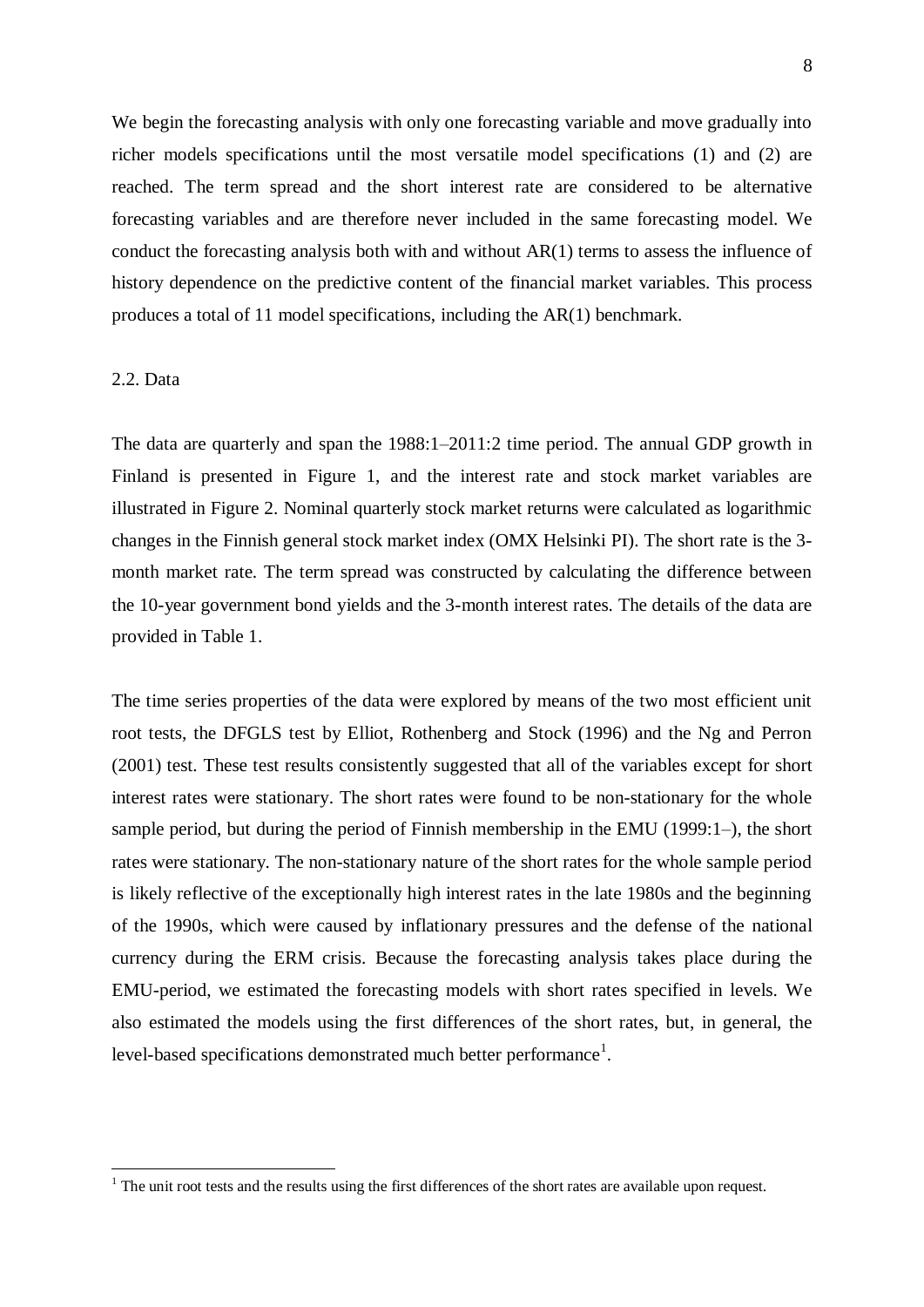

**Figure 2**. The financial variable values and recessions (shaded) for Finland.

| $\Delta Y_{t,t+h} = \ln(Y_{t+h}/Y_t) \times 100, \ h = 1,2,4$<br>$\Delta Y_{t,t-h} = \ln(Y_t/Y_{t-h}) \times 100, \quad h = 1,2,4$ | $Y =$ the Finnish gross domestic product<br>index (volume, market prices). Source:<br><b>OECD</b> Economic Outlook database.                                                                                    |  |  |  |  |
|------------------------------------------------------------------------------------------------------------------------------------|-----------------------------------------------------------------------------------------------------------------------------------------------------------------------------------------------------------------|--|--|--|--|
| $R_t = \ln(P_t/P_{t-1}) \times 100$                                                                                                | $P =$ the Finnish general stock market<br>index (OMX Helsinki PI). Source: OECD<br>Main Economic Indicators database.                                                                                           |  |  |  |  |
| $TS_t = i10_t - i3_t$                                                                                                              | $i10$ = the Finnish 10-year government<br>bond yield.<br>$i3$ = the Finnish 3-month interest rate<br>(1988:1-1998:4 Helibor 3, 1999:1-<br>2011:2 Euribor 3). Source: OECD Main<br>Economic Indicators database. |  |  |  |  |

**Table 1.** The data.

During the sample period, the Finnish economy has experienced two major recessions, which are indicated by the shaded areas in Figure 2. It is noteworthy that the negative term spread (an inverted yield curve) provided an early warning of both impeding recessions.

Table 2 presents the descriptive statistics from the entire sample period (1988:1–2011:2) and from the forecasting periods of the study (2004:1–2007:4 and 2008:1–2011:4). The former forecasting period is intended to represent a period of normal and steady economic growth, whereas the latter represents a time of economic turbulence, which was caused by the recent global financial crisis and its aftermath. The figures show that the relatively strong growth in GDP collapsed due to the financial crisis. One interesting observation is that despite the fact that the sample period includes the exceptionally deep economic depression in Finland at the beginning of the 1990s, the greatest annual drop in the Finnish GDP (-10.73%) occurred as a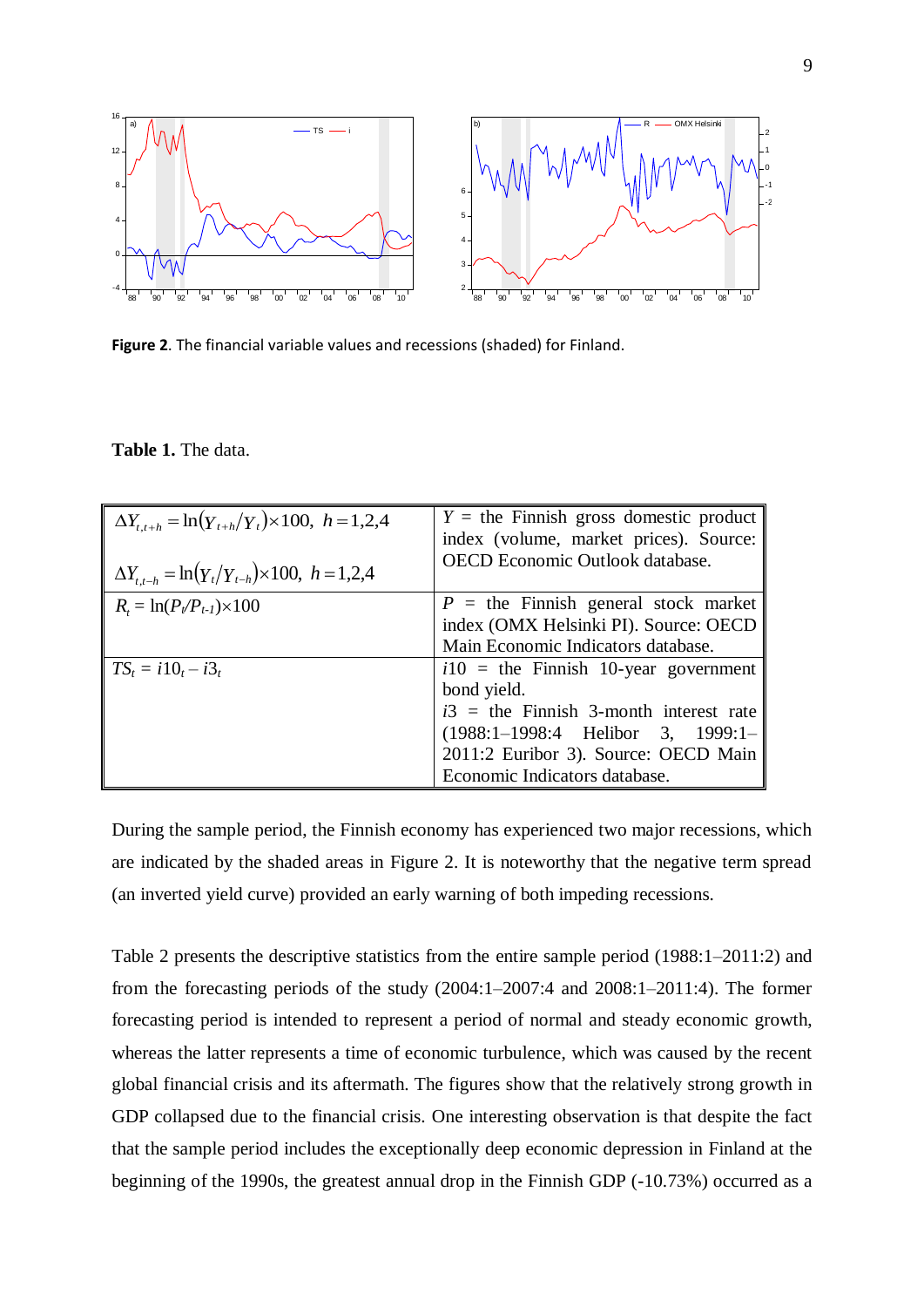result of the recent financial crisis. Moreover, the volatility of economic activity increased substantially as a result of the financial crisis.

Large swings in performance are typical of the Finnish stock markets (see Figure 2). Stock prices collapsed by 60–70% on three separate occasions (1989–1991, 2000–2002 and 2008) during the sample period. However, stock market upswings (1993–1994, 1996–1999 and2003–2007) were also exceptionally vigorous by international standards. Despite strong volatility, the compound annual stock return during the sample period was a relatively normal rate of 6.3%.

|            |                   | $\Delta Y_{t,t+1}$ | $\Delta Y_{t,t+2}$ | $\Delta Y_{t,t+4}$ | i3    | <b>TS</b> | $\boldsymbol{R}$ |
|------------|-------------------|--------------------|--------------------|--------------------|-------|-----------|------------------|
| Mean       | 1988:1 - 2011:2   | 0.50               | 1.01               | 2.03               | 5.26  | 1.23      | 1.53             |
|            | $2004:1 - 2007:4$ | 1.04               | 2.06               | 4.10               | 2.91  | 0.97      | 5.05             |
|            | $2008:1 - 2011:4$ | $-0.19$            | $-0.31$            | $-0.64$            | 2.09  | 1.55      | $-3.63$          |
| Std.Dev.   | 1988:1 - 2011:2   | 1.28               | 2.22               | 3.91               | 4.08  | 1.55      | 13.65            |
|            | $2004:1 - 2007:4$ | 0.50               | 0.59               | 0.91               | 0.94  | 0.79      | 7.08             |
|            | $2008:1 - 2011:4$ | 2.13               | 3.71               | 5.78               | 1.72  | 1.29      | 13.08            |
| <b>Max</b> | 1988:1 - 2011:2   | 2.67               | 3.94               | 6.92               | 15.81 | 4.67      | 41.73            |
|            | $2004:1 - 2007:4$ | 1.89               | 3.08               | 5.53               | 4.72  | 2.19      | 11.94            |
|            | $2008:1 - 2011:4$ | 2.67               | 3.07               | 6.10               | 4.98  | 2.80      | 12.57            |
| Min        | 1988:1 - 2011:2   | $-5.63$            | $-9.05$            | $-10.73$           | 0.66  | $-2.89$   | $-34.76$         |
|            | $2004:1 - 2007:4$ | $-0.07$            | 0.72               | 2.04               | 2.06  | $-0.41$   | $-15.56$         |
|            | $2008:1 - 2011:4$ | $-5.03$            | $-9.05$            | $-10.73$           | 0.66  | $-0.42$   | $-34.76$         |

**Table 2.** Descriptive statistics for the data.

## **3. EMPIRICAL ANALYSIS**

The forecasting analysis is conducted for two different time periods: the steady growth period form 2004:1 to 2007:4 and the financial crisis period from 2008:1 to 2011:2 (Figure 3). By separating the forecast periods in this way, it is possible to scrutinize the predictive content of financial market variables during different economic conditions. We estimate one-, two-, and four-quarter forecast models.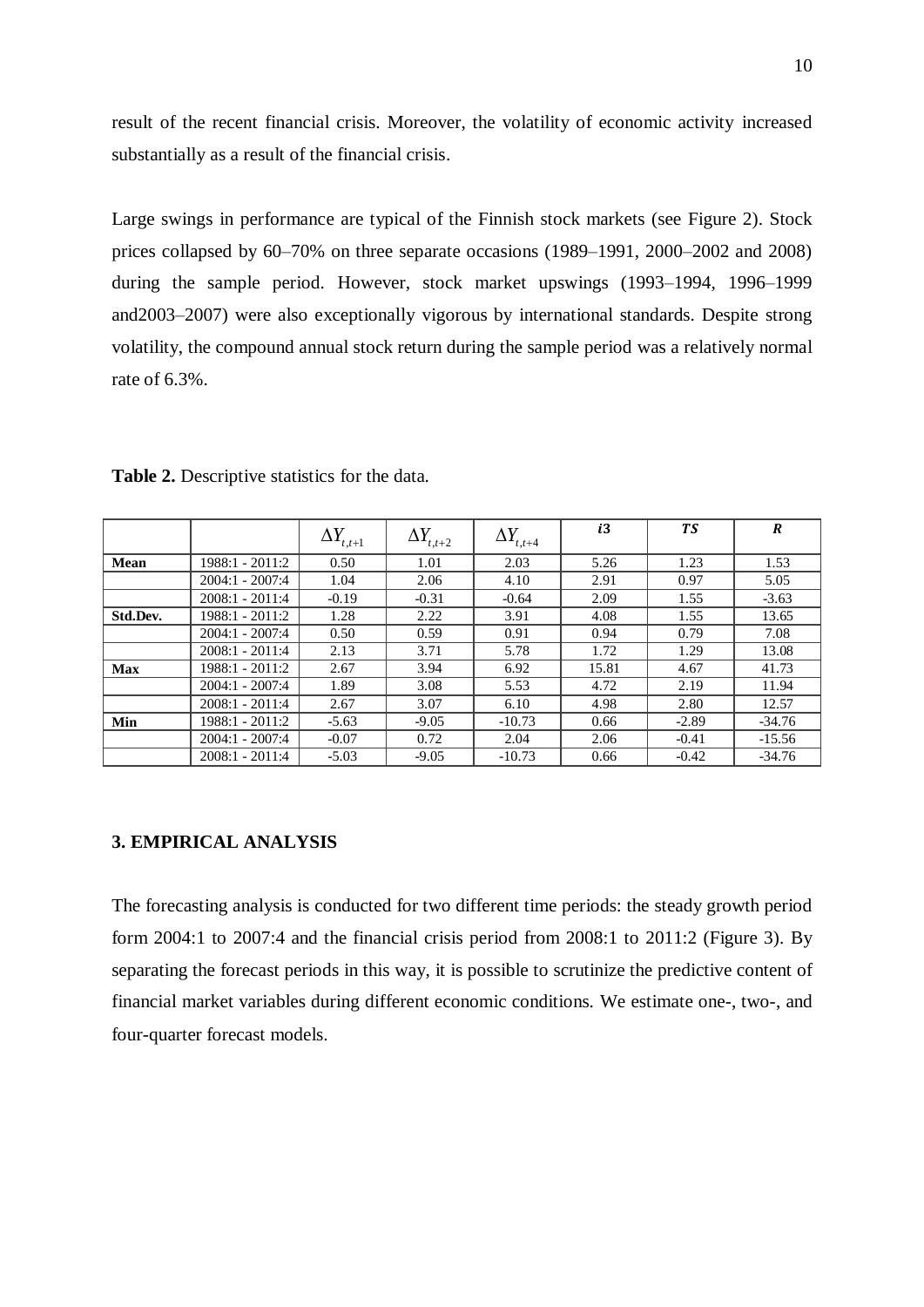

**Figure 3**. The annual GDP growth in Finland and the forecast periods.

To ensure that the forecasting procedure is as realistic and practical as possible, the forecasting analysis is conducted recursively. That is, for the first forecasting period (2004:1– 2007:4), we first conduct regressions through 2003:4 and then use these estimates to compute forecasts for 2004:1, 2004:2 and 2004:4. The models are subsequently re-estimated through 2004:1, and the new forecasts for 2004:2, 2004:3 and 2005:1 are computed. This process is continued throughout the forecasting period. Thus, we consider only true out-of-sample forecasts. The recursive forecasting scheme has the intuitive advantage that all of the available information is utilized for the calculation of each forecast.

### 3.1. In-sample analysis

The initial parameter estimates are based on the sample of 1988:1–2003:4 for the first forecasting period and the sample of 1988:1–2007:4 for the second forecasting period. Because the estimation results were quite similar for both estimation periods, we present only the results for the first estimation period (Table 3). The estimation method is OLS with heteroscedasticity- and autocorrelation-robust Newey–West standard errors.

The in-sample estimation results indicate that in the models, the term spread and the aggregate stock returns are positively correlated and the short interest rates are negatively correlated with economic activity. This result is well in accordance with theoretical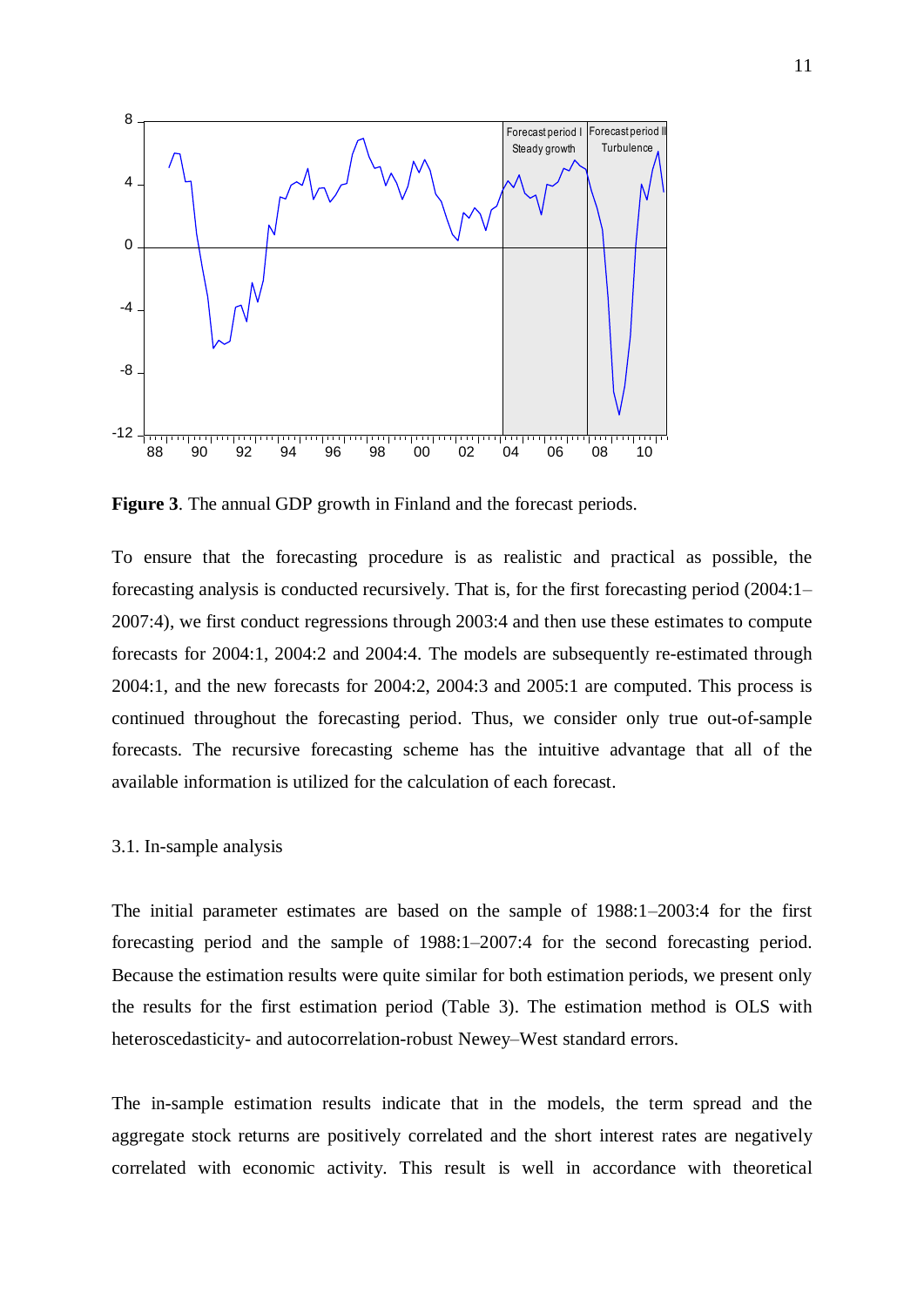expectations. It is also noteworthy that all of the parameter estimates of the financial market indicator variables are consistently significant at the 10% level or better.

With respect to the in-sample explanatory power of the various model specifications, the following notable results were observed. First, the model specifications with history dependence yielded higher explanatory power (adjusted  $R^2$ ) than the model specifications without history dependence. This phenomenon occurs consistently irrespective of the forecast window. Second, the highest explanatory power was obtained by the model specification with stock returns, the short interest rate and the history dependence as the explanatory variables. Third, the model specification that included stock returns as the only predictor had the lowest explanatory power. Clearly, one should avoid utilizing stock returns as the sole predictor for output growth, the short rate being a much better choice. Fourth, past growth alone is capable of explaining approximately 20% to 50% of the observed economic activity, and the parameter estimates (0.47–0.73) suggest that economic activity displays a remarkable degree of history dependence.

| $dy_{t,t+1}$       |      |      |      |         |      |         |         |      |      |         |         |
|--------------------|------|------|------|---------|------|---------|---------|------|------|---------|---------|
| Const.             | 0.29 | 0.29 | 0.48 | 0.11    | 0.15 | 1.17    | 1.54    | 0.13 | 0.16 | 1.14    | 1.39    |
| $\Delta y_{t,t-1}$ | 0.47 | 0.39 |      | 0.26    |      | 0.17    |         | 0.21 |      | 0.18    |         |
| $TS_t$             |      |      |      | 0.25    | 0.34 |         |         | 0.24 | 0.30 |         |         |
| $R_t$              |      | 0.02 | 0.03 |         |      |         |         | 0.01 | 0.02 | 0.01    | 0.02    |
| $i_t$              |      |      |      |         |      | $-0.11$ | $-0.14$ |      |      | $-0.11$ | $-0.13$ |
| $R^2$              | 0.21 | 0.24 | 0.11 | 0.31    | 0.27 | 0.33    | 0.29    | 0.32 | 0.30 | 0.34    | 0.33    |
| $\Delta y_{t,t+2}$ |      |      |      |         |      |         |         |      |      |         |         |
| Const.             | 0.28 | 0.28 | 0.95 | 0.03    | 0.26 | 1.79    | 3.20    | 0.07 | 0.27 | 1.67    | 2.88    |
| $\Delta y_{t,t-2}$ | 0.73 | 0.66 |      | 0.52    |      | 0.48    |         | 0.49 | 0.63 | 0.45    |         |
| $TS_t$             |      |      |      | 0.40    | 0.72 |         |         | 0.35 | 0.03 |         |         |
| $R_t$              |      | 0.03 | 0.06 |         |      |         |         | 0.02 |      | 0.02    | 0.03    |
| $i_t$              |      |      |      |         |      | $-0.18$ | $-0.30$ |      |      | $-0.17$ | $-0.27$ |
| $\overline{R^2}$   | 0.53 | 0.57 | 0.18 | 0.61    | 0.42 | 0.63    | 0.45    | 0.64 | 0.48 | 0.66    | 0.52    |
| $\Delta y_{t,t+4}$ |      |      |      |         |      |         |         |      |      |         |         |
| Const.             | 0.71 | 0.69 | 1.77 | $-0.05$ | 0.47 | 6.05    | 6.55    | 0.02 | 0.44 | 5.52    | 5.87    |
| $\Delta y_{t,t-4}$ | 0.55 | 0.48 |      | 0.22    |      | 0.09    |         | 0.21 |      | 0.09    |         |
| $TS_t$             |      |      |      | 1.24    | 1.43 |         |         | 1.09 | 1.26 |         |         |
| $R_t$              |      | 0.09 | 0.11 |         |      |         |         | 0.66 | 0.07 | 0.05    | 0.07    |
| $i_t$              |      |      |      |         |      | $-0.63$ | $-0.62$ |      |      | $-0.57$ | $-0.56$ |
| $R^2$              | 0.31 | 0.44 | 0.22 | 0.59    | 0.49 | 0.67    | 0.54    | 0.64 | 0.57 | 0.71    | 0.62    |

**Table 3**. In-sample regression results (1988:1–2003:4).

**Note**: The bold figures denote statistical significance at the 0.10 level or better.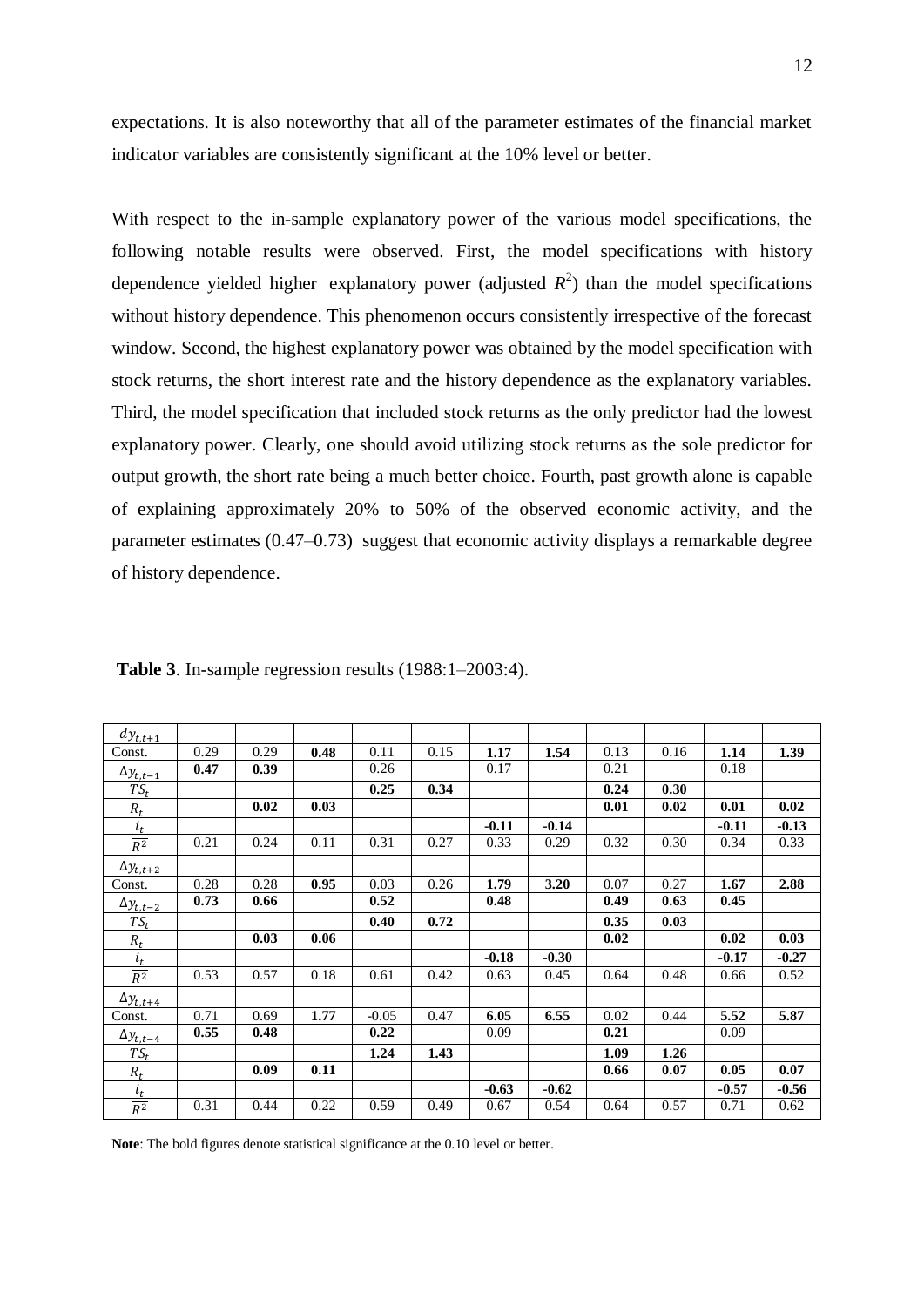### 3.2. Out-of-sample forecasting results

The forecasting results are presented in Table 4. The forecast accuracy is measured in terms of the root mean squared forecast errors (RMSE). The forecasting era was divided into two roughly equal time periods to examine the influence of the recent financial crisis on forecasting performance. The first forecasting period (2004:1–2007:4) represents a steady growth period, whereas the second forecasting period (2008:1–2011:2) incorporates exceptional economic turbulence.

Certain general outcomes are evident from the forecasting results. As expected, the forecast errors increase consistently with the forecast horizon. The performance of the forecasts collapsed during the financial crisis, and the forecast errors were more than three times larger during the financial crisis than during the steady growth period. During normal economic conditions, the differences in RMSEs between the best and the worst model specifications are limited at short forecast horizons, but they become more significant as the forecast window is extended to longer horizons. Thus, the selection of a proper model specification is far from inconsequential. The results also strongly suggest that during steady growth, past growth is unambiguously useful for forecasting purposes; however, during economic turbulence, the predictive power of the lagged GDP growth effectively vanishes for longer forecast horizons.

What if one wishes to select a single financial market indicator for predicting GDP growth? Our results demonstrate that the short interest rate would be a better choice than the more traditional term spread or stock returns. It is also interesting to note that although stock returns or term spread perform rather poorly as single predictors of GDP growth, the combination of these variables proves to be useful for forecasting purposes.

Although the GDP growth appears to incorporate a degree of history dependence that is useful for forecasting purposes under normal economic circumstances, the usefulness of previous economic growth decreases considerably during economic turbulence. During the financial crisis era  $(2008:1-2011:2)$ , the simple AR(1) model specification is capable of yielding better out-of-sample forecasts in 4/10 cases, 1/10 cases and 0/10 cases at the forecast horizons of one quarter, two quarters and four quarters, respectively.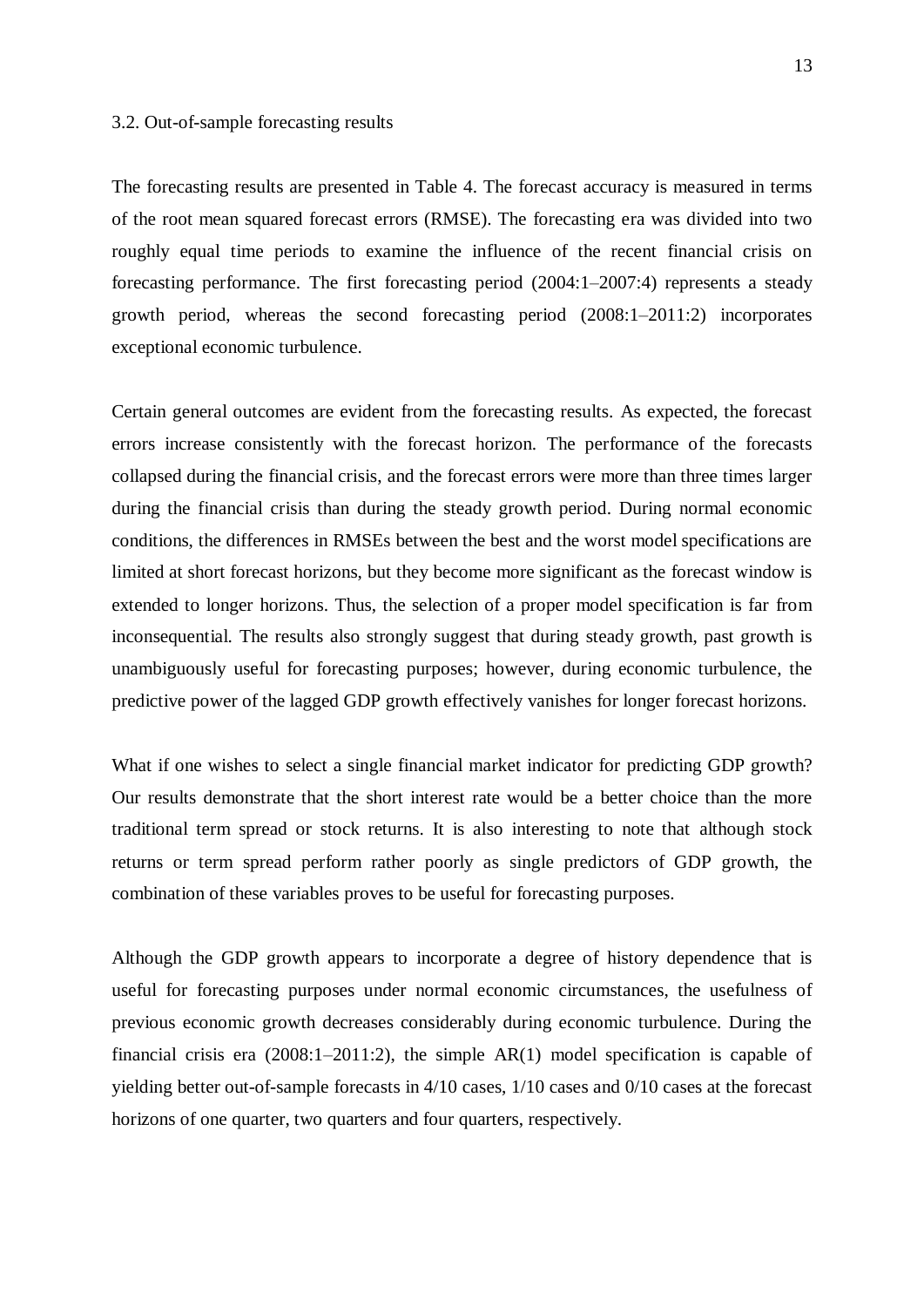Short interest rates were found to be the single most important financial market indicator for predicting economic activity during periods of steady growth, this result does not hold true during more turbulent times. According to our results, stock returns and the term spread are the appropriate choices among financial market indicators for forecasting future growth during unsettled economic conditions.

|                                      | <b>RMSE</b><br>2004:1-2007:4 | <b>RMSE</b><br>2004:1-2007:4<br>No history dep. | <b>RMSE</b><br>2008:1-2011:2 | <b>RMSE</b><br>2008:1-2011:2<br>No history dep. |
|--------------------------------------|------------------------------|-------------------------------------------------|------------------------------|-------------------------------------------------|
|                                      |                              |                                                 |                              |                                                 |
| Forecasted variable                  | $\Delta y_{t,t+1}$           | $\Delta y_{t,t+1}$                              | $\Delta y_{t,t+1}$           | $\Delta y_{t,t+1}$                              |
| Forecasting variables                |                              |                                                 |                              |                                                 |
| $\Delta y_{t,t-1}$                   | 0.648                        |                                                 | 1.923                        |                                                 |
| $\Delta y_{t,t-1}, R_t$              | 0.662                        | 0.682                                           | 1.751                        | 1.850                                           |
| $\Delta y_{t,t-1}$ , TS <sub>t</sub> | 0.679                        | 0.736                                           | 1.847                        | 2.043                                           |
| $\Delta y_{t,t-1}, i_t$              | 0.560                        | 0.533                                           | 2.057                        | 2.290                                           |
| $\Delta y_{t,t-1}, R_t, TS_t$        | 0.682                        | 0.723                                           | 1.730                        | 1.834                                           |
| $\Delta y_{t,t-1}$ , $R_t$ , $i_t$   | 0.572                        | 0.556                                           | 1.907                        | 2.021                                           |
| Mean RMSE                            | 0.634                        | 0.646                                           | 1.869                        | 2.021                                           |
|                                      |                              |                                                 |                              |                                                 |
|                                      | $\Delta y t_{t,t+2}$         | $\Delta y t_{t,t+2}$                            | $\Delta y t_{t,t+2}$         | $\Delta y t_{t,t+2}$                            |
| $\Delta y_{t,t-2}$                   | 0.695                        |                                                 | 4.053                        |                                                 |
| $\Delta y_{t,t-2}, R_t$              | 0.757                        | 1.097                                           | 3.669                        | 3.279                                           |
| $\Delta y_{t,t-2}$ , TS <sub>t</sub> | 0.812                        | 1.204                                           | 3.454                        | 3.412                                           |
| $\Delta y_{t,t-2}, i_t$              | 0.640                        | 0.743                                           | 3.911                        | 4.042                                           |
| $\Delta y_{t,t-2}, R_t, TS_t$        | 0.823                        | 1.168                                           | 3.243                        | 3.078                                           |
| $\Delta y_{t,t-2}$ , $R_t$ , $i_t$   | 0.681                        | 0.781                                           | 3.593                        | 4.542                                           |
| Mean RMSE                            | 0.735                        | 0.999                                           | 3.654                        | 3.671                                           |
|                                      | $\Delta y_{t,t+4}$           | $\Delta y_{t,t+4}$                              | $\Delta y_{t,t+4}$           | $\Delta y_{t,t+4}$                              |
| $\Delta y_{t,t-4}$                   | 1.757                        |                                                 | 7.012                        |                                                 |
| $\Delta y_{t,t-4}, R_t$              | 1.853                        | 2.145                                           | 6.012                        | 5.189                                           |
| $\Delta y_{t,t-4}$ , TS <sub>t</sub> | 2.056                        | 2.112                                           | 4.988                        | 4.999                                           |
| $\Delta y_{t,t-4}, i_t$              | 1.228                        | 1.310                                           | 6.500                        | 6.681                                           |
| $\Delta y_{t,t-4}, R_t, TS_t$        | 2.013                        | 2.095                                           | 4.512                        | 3.557                                           |
| $\Delta y_{t,t-4}$ , $R_t$ , $i_t$   | 1.117                        | 1.217                                           | 5.765                        | 5.782                                           |
|                                      |                              |                                                 |                              |                                                 |
| Mean RMSE                            | 1.671                        | 1.776                                           | 5.798                        | 5.242                                           |

**Table 4**. Out-of sample forecast errors of GDP growth.

Note: A constant term is included in all of the forecasting models.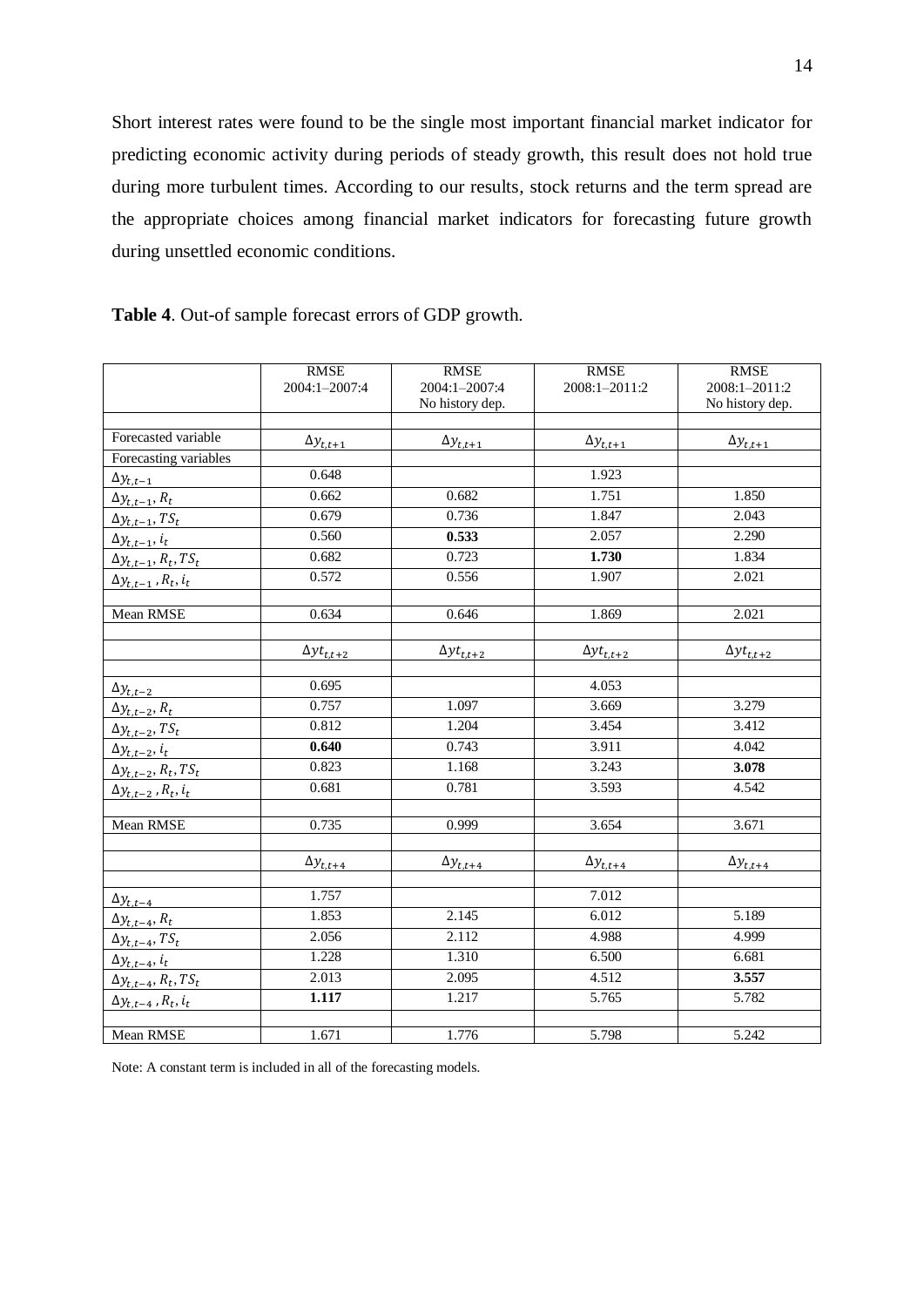#### 3.3. The analysis of the forecasting results

The previous literature suggests that financial market variables are useful for predicting economic activity but that the predictive content is not robust with respect to different countries and time periods (Stock & Watson 2003). Among different financial market variables, term spread has gained the status of the best single financial market indicator for future economic activity (e.g., Estrella 2005, Wheelock & Wohar 2009). The results by Kuosmanen and Vataja (2011) supported this conclusion in the Finnish context.

However, as emphasized by Stock & Watson (2003), the history dependence of economic activity has not been accounted for in many previous studies. Recent literature has suggested that the predictive content of the term spread has decreased since the mid-1980s; this decrease may be due to either the increased stability of economic activity (Wheelock & Wohar 2009) or fundamental changes in the relationship between the term spread and economic activity across countries. These changes may have arisen as a result of a variety of factors, such as the birth of the European monetary union, the "great moderation", the global savings glut and the zero lower bound on nominal interest rates (Chinn & Kucko 2010).

Although the term spread and stock returns represent the traditional financial market variables that are used to predict future economic activity, the results from the U.S. context by Ang et al. (2006) suggest that short interest rates have greater predictive power than the term spread for forecasting GDP growth. From this perspective, our results from Finland are novel and lend support to the usefulness of short rates in predicting future economic activity during steady growth periods. The importance of the short rate appears even more remarkable from the perspective of the euro area given that the monetary policy of the ECB targets the entire euro area and that Finland is only a tiny fraction of this region. Furthermore, even though the ECB concentrates exclusively on controlling inflation, short rates are found to play a crucial role in indicating future economic activity in Finland.

According to our results, the proper choice of indicator variables changes notably during exceptional growth periods. The forecasting ability of the short rate decreases during economic turbulence. Moreover, in unsettled conditions, the predictive content of past growth vanishes for longer forecast horizons. Instead, the traditional term spread and stock returns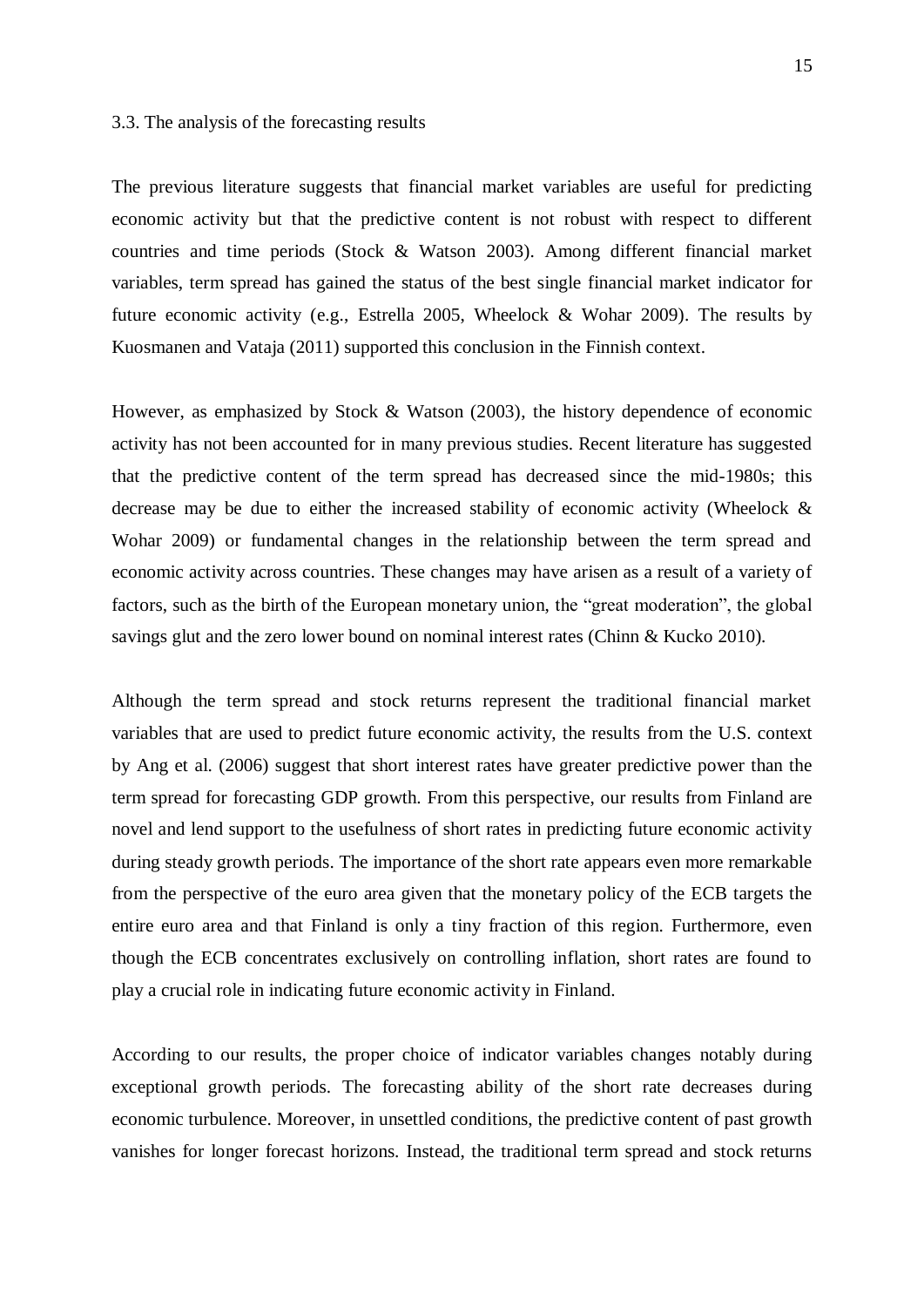are found to be more appropriate indicator variables for future economic activity during turbulent times.

### 4. **CONCLUSIONS**

The purpose of this study was to reinvestigate and clarify the predictive content of readily available and easily observable financial market variables for forecasting future GDP growth during both normal and exceptional economic circumstances. Our results address Finland, the small open economy in the euro area that was heavily influenced by the financial crisis.

Our results confirmed the usefulness of financial market information for forecasting future economic activity. The proper selection of financial market indicator variables was found to be related to the general health of the economy. During steady growth periods, short interest rates play a more prominent role in forecasting economic activity. By contrast, during economic turbulence, the importance of the traditional term spread and stock returns notably increases. Our results also emphasize that stock returns as a sole financial predictor of GDP growth performs rather poorly. However, by combining stock returns with other financial indicators improve the forecasting performance.

We also witnessed a dramatic increase in forecast errors during exceptional economic circumstances. This result indicates the severe difficulties that exceptional times pose for forecasting. Clearly, one should be very cautious in forecasting economic activity during periods of economic turbulence.

The results of this study suggest that the predictive power of the short rate and the term spread are related to the central bank's ability to conduct conventional monetary policy. If the central bank is out of conventional monetary policy tools (at the bounds that are imposed by a zero interest rate policy), then the predictive content of the term spread and stock markets begin to play a more dominant role in forecasting economic activity. However, if the central bank is able to conduct conventional monetary policy, then the short rate is the preferable growth indicator.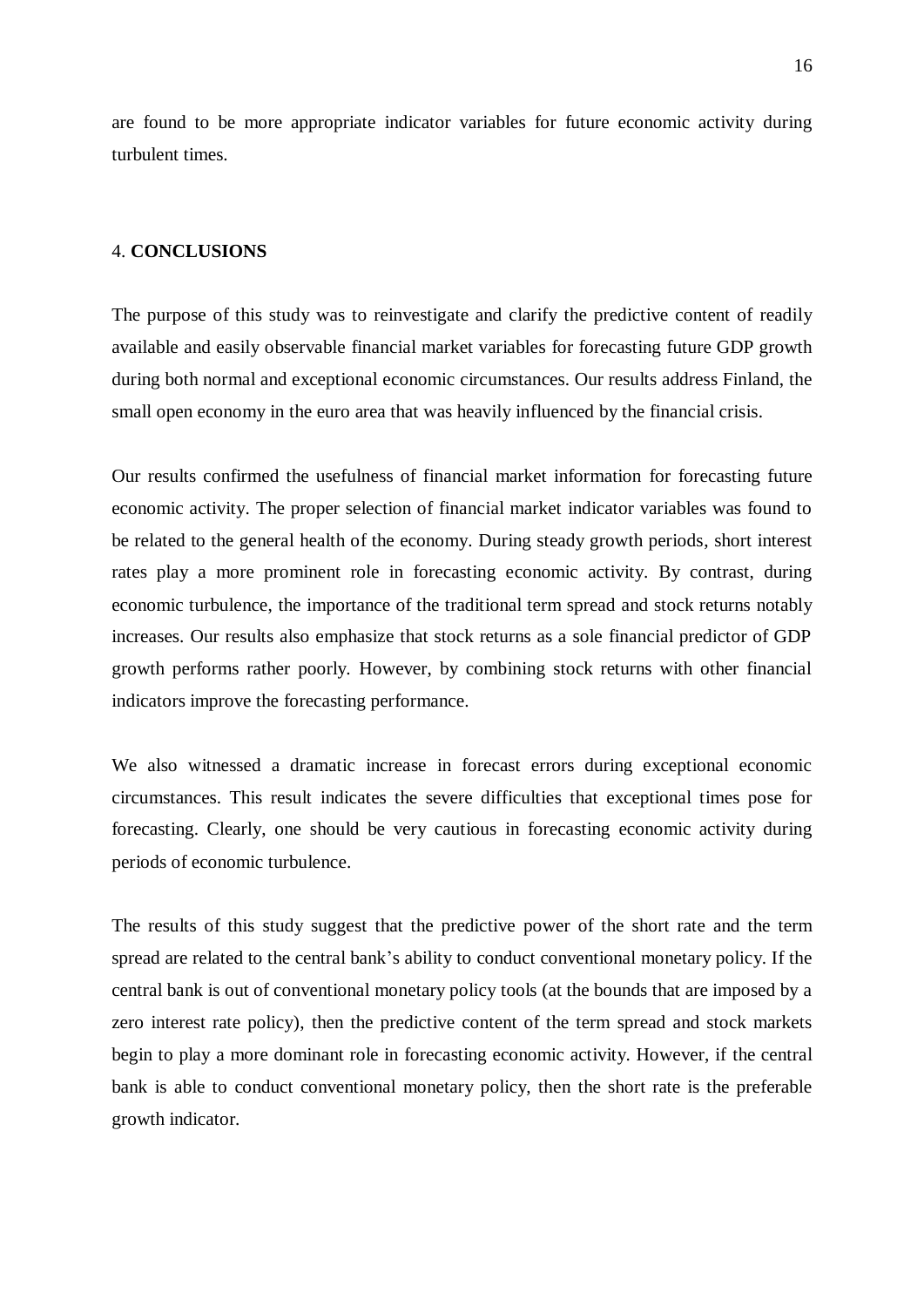#### **REFERENCES**

- Ang, A., M. Wei & M. Piazzesi (2006). What does the Yield Curve tell us about GDP growth? *Journal of Econometrics* 131, 359-403.
- Chionis, D., P. Gogas & I. Pragidis (2010). Predicting European Union recessions in the euro era: the yield curve as a forecasting tool of economic activity. *International Advances in Economic Research* 16:1, 1–10.
- Chinn, M.D. & K.J. Kucko (2010). The predictive power of the yield curve across countries and time. *NBER Working Paper* 16398.
- Elliott, G., T.J. Rothenberg & J.H. Stock (1996). Efficient tests for an autoregressive unit root. *Econometrica* 64, 813–836.
- Estrella, A. & G.A. Hardouvelis (1991). The term structure as a predictor of real economic activity. *Journal of Finance* 46:2, 555–576.
- Estrella, A. & F.S. Miskin (1996). The yield curve as a predictor of U.S. recessions. *Current Issues in Economics and Finance* 2:7, June 1996. Federal Reserve Bank of New York. Available from Internet: <URL: http://papers.ssrn.com/ sol3/ papers.cfm?abstract\_id=249992.
- Estrella, A. (2005). *The Yield Curve as a Leading Indicator: Frequently Asked Questions.* Available from Internet: <URL: http://www.ny.frb.org/research/ capital\_markets/ycfaq.pdf.
- Haaparanta, P. & P. Peisa (1997). *Talouden rakenne ja häiriöt*. Valtioneuvoston kanslian julkaisusarja 21/97.
- Harvey, C.R. (1988). The real term structure and consumption growth. *Journal Of Financial Economics* 22 (December), 305–333.
- Haubrich, J.G. & A.M. Dombrosky (1996). Predicting real growth using the yield curve. *Federal Reserve Bank of Cleveland, Economic Review* 32:1, 26–35. Available from Internet: <URL: http://clevelandfed.org/Research/Review/1996/96-q1-haubrich.pdf.
- Henry, Ó.T., N. Olekalns & J. Thong (2004). Do stock market returns predict changes to output? Evidence from a nonlinear panel data model. *Empirical Economics* 29, 527– 540.
- Junttila, J. & M. Korhonen (2011). Utilizing financial market information in forecasting real growth, inflation and real exchange rate. *International Review of Economics and Finance* 20, 281–301.
- Kinnunen, H. (1998). The Sources of Output Shocks in Finland and Other EU Countries. *Bank of Finland Discussion Papers* 3/98,